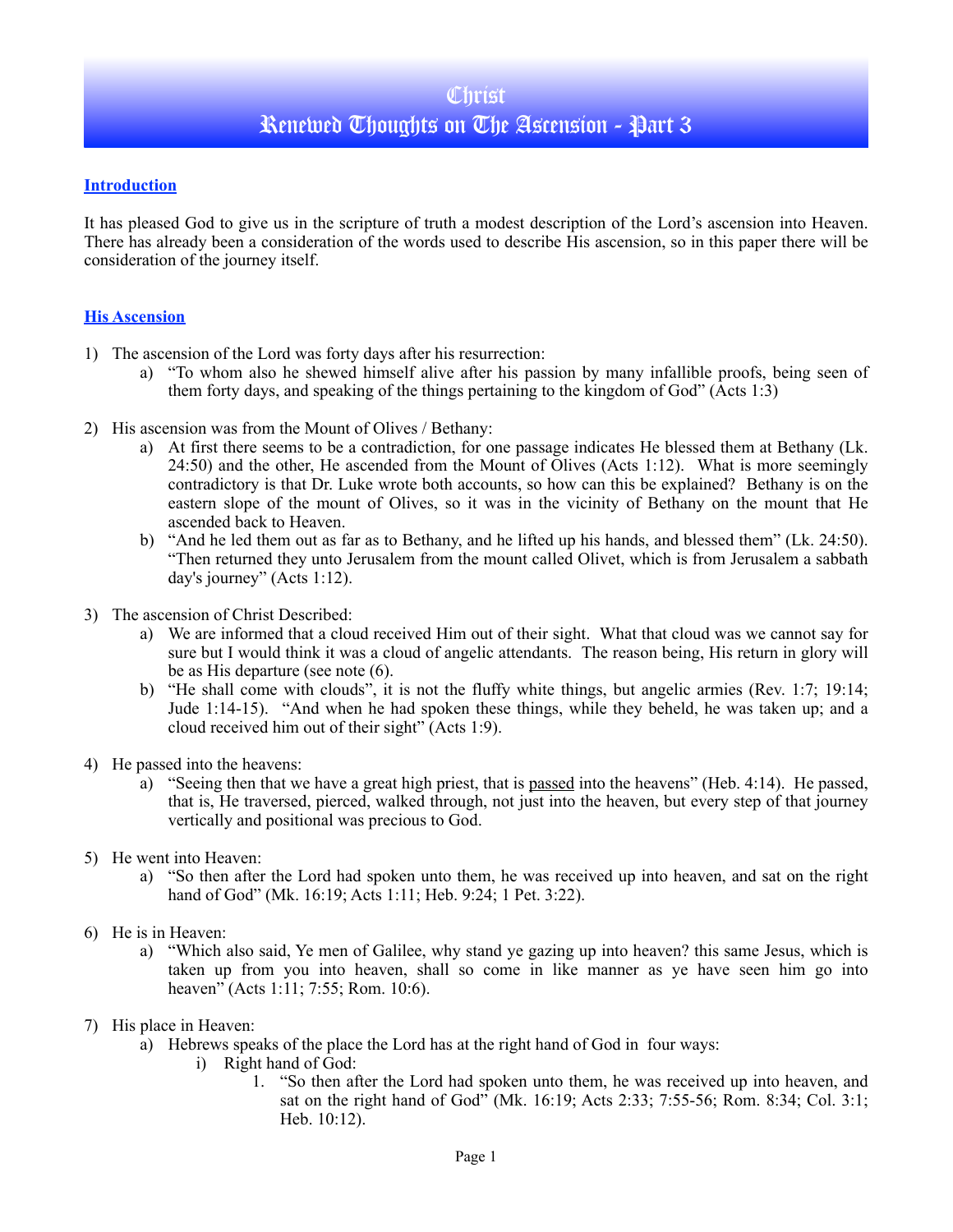## **Christ** Renewed Thoughts on The Ascension - Part 3

- ii) Right hand of the Throne of the Majesty in the heavens:
	- 1. "Now of the things which we have spoken this is the sum: We have such an high priest, who is set on the right hand of the throne of the Majesty in the heavens" (Heb.  $8:1$ ).
- iii) Right hand of the Majesty on high:
	- 1. "Who being the brightness of his glory, and the express image of his person, and upholding all things by the word of his power, when he had by himself purged our sins, sat down on the right hand of the Majesty on high" (Heb. 1:3).
- iv) Right hand of the Throne of God:
	- 1. "Looking unto Jesus the author and finisher of our faith; who for the joy that was set before him endured the cross, despising the shame, and is set down at the right hand of the throne of God" (Heb. 12:2).
- 8) Relative to the celestial governments of Heaven:
	- a) "Far above all principality, and power, and might, and dominion, and every name that is named, not only in this world, but also in that which is to come" (Eph. 1:21; 1 Pet. 3:22).
- 9) Relative to all persons:
	- a) "At the name of Jesus every knee should bow . . . and that every tongue should confess that Jesus Christ is Lord" (Phil. 2:10, 11).
- 10) The ascension of Christ when He had obtained eternal redemption:
	- a) "Neither by the blood of goats and calves, but by his own blood he entered in once into the holy place, having obtained eternal redemption for us" (Heb. 9:12; Heb. 10:12).
- 11) The ascension of Christ was triumphant:
	- a) "Thou hast ascended on high, thou hast led captivity captive: thou hast received gifts for men" (Psa. 68:18).
- 12) The ascension of Christ was to supreme power and dignity:
	- a) "Ought not Christ to have suffered these things, and to enter into his glory?" (Lk. 24:26; Eph. 1:20-21; 1 Pet. 3:22).
- 13) The ascension of Christ as the forerunner of his people:
	- a) "Whither the forerunner is for us entered, even Jesus, made an high priest for ever after the order of Melchisedec" (Heb. 6:20).
- 14) Christ ascended to intercede:
	- a) "Who is he that condemneth? It is Christ that died, yea rather, that is risen again, who is even at the right hand of God, who also maketh intercession for us" (Rom. 8:34).
- 15) Christ ascended to send the Holy Spirit:
	- a) "Nevertheless I tell you the truth; It is expedient for you that I go away: for if I go not away, the Comforter will not come unto you; but if I depart, I will send him unto you" (Jn. 16:7).
- 16) Christ ascended to receive gifts for men:
	- a) "Thou hast ascended on high, thou hast led captivity captive: thou hast received gifts for men" (Psa. 68:18; Eph. 4:8; 11).
- 17) Christ ascended to prepare a place for His people:
	- a) "In my Father's house are many mansions: if it were not so, I would have told you. I go to prepare a place for you" (Jn. 14:2).